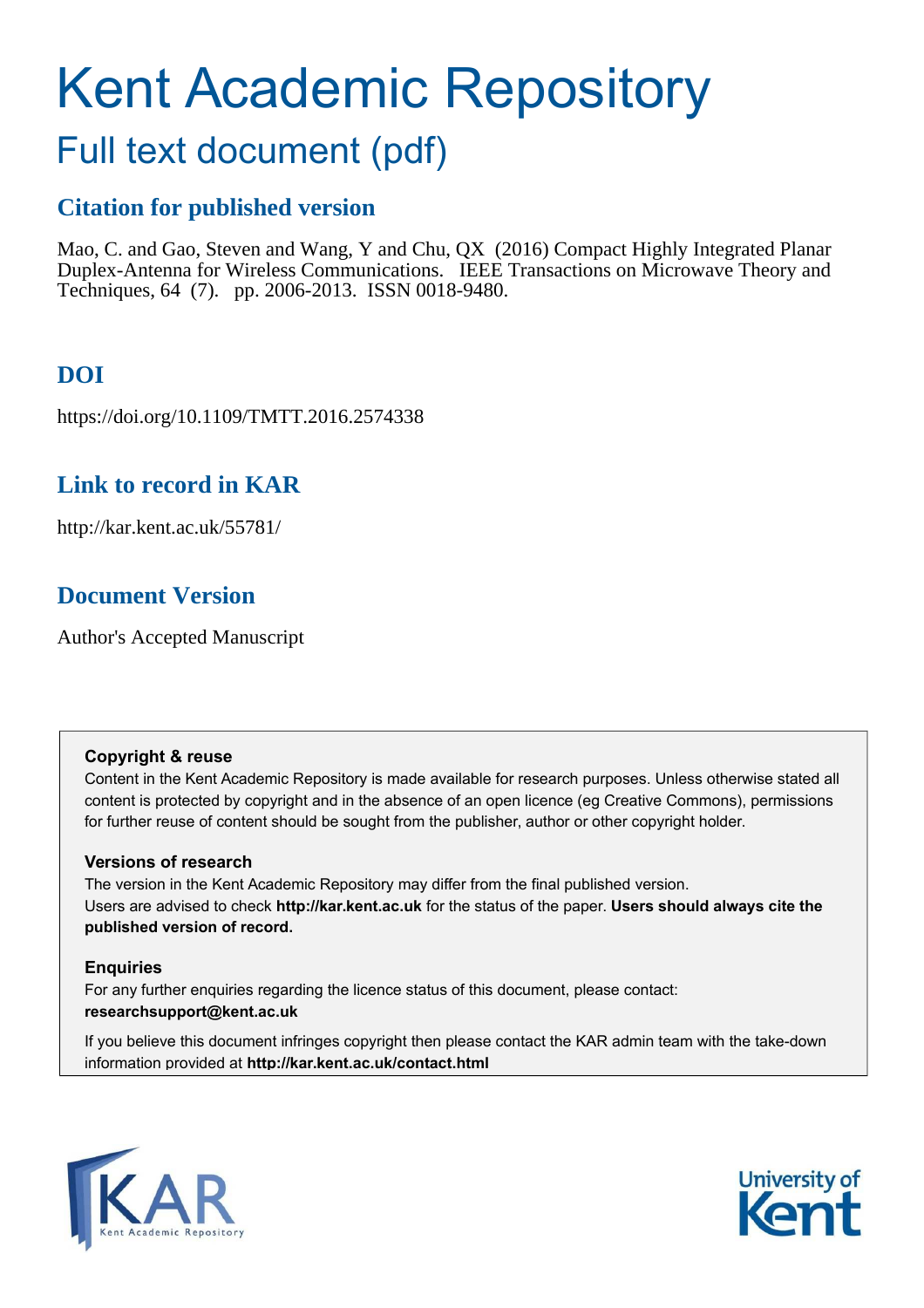# Compact Highly Integrated Planar Duplex-Antenna for Wireless Communications

Chun-Xu Mao, Steven Gao, Member, IEEE, Yi Wang, Senior Member, IEEE, Fan Qin, Qing-Xin Chu, Senior Member, IEEE

**Abstract—Compact highly integrated multi-function RF front ends are critical for future wireless communication systems. In this paper, a novel concept of integrating the duplexer and the antenna is proposed and a proof-of-concept design is presented. First, a duplexer composed of split-ring resonators (SRR) and stub-loaded resonators (SLR) is designed. The SLR is used to transmit and receive the signals with different frequencies from two groups of split-ring resonators. To verify the concept, the duplexer is designed to operate in 2.48-2.63 GHz for transmitting and 2.8-2.9 GHz for receiving with a guard band of 170 MHz. It is shown that the duplexer designed is able to achieve a TX/RX isolation over 30 dB. Then, a novel dual band patch antenna is proposed for the first time by feeding the patch with a hairpin resonator through a slot in the ground plane. The hairpin resonator and the patch have the same resonant frequency and the two operating bands can be controlled by tuning the size of the slot, namely the coupling strength between them. The dual-band antenna operates in the same radiating mode and polarization at both frequency bands, which is always required in civil wireless communications. By using a co-design approach, a highly integrated duplex-antenna is designed. The duplexer and patch are designed in a planar stacked structure, sharing the same ground plane in the middle layer, which results in a compact size and potentially low cost. The duplex-antenna designed is shown to be able to work in 2.52-2.65 GHz (5%) for transmitting and 2.82-2.94 GHz (4.2 %) for receiving with TX/RX isolation over 32 dB at both bands. Simulated results agree well with the measured results, showing good performance in impedance matching, isolation and radiation patterns.** 

**Index Terms—Duplexer, duplex-antenna, integrated design, dual band, filtering, split-ring resonator, stub loaded resonator.** 

#### I. INTRODUCTION

WIRELESS communication systems, especially mobile communication, have experienced rapid development communication, have experienced rapid development during the recent decades. In the traditional base-station communications, the uplink and downlink channels use two separated frequency bands with a guard band between them. A duplexer is used for the transmitter and receiver to share the

Q. X. Chu is with the School of Electronic and Information Engineering, South China University of Technology, CHINA (qxchu@scut.edu.cn).

same antenna, as shown in Fig. 1(a). The duplexer is required to have a high isolation between the transmitting port and receiving port so as to reduce the channel interference and protect the receiver module [1] [2].

Several technologies have been used to design a duplexer with improved performance. In [3], high temperature superconducting duplexer is designed for the base-station application. The isolation between the transmitter port and receiver port is greater than 35 dB. In [4], two balun diplexers based on stub-loaded resonators (SLR) are demonstrated, which achieved a common mode rejection better than 38 dB. An integrated compact duplexer is developed by using vertical stacked 3-D low loss cavity bandpass filters with a Tx-to-Rx channel isolation better than 35 dB [5]. Also, several planar duplexers with compact sizes are proposed using higher order modes of the resonators [6], or dual-mode resonators [7] [8].

In the applications for mobile communication, a broadband antenna or multiple antennas are always adopted to cover the uplink band, downlink band and the guard band between them. In [9], two PIFA with tunable capacitor loaded are designed to operate at transmitting and receiving channel, respectively. The advantage of this design is that the duplexer, which is used to isolate the transmitting and receiving channels, can be removed. However, this design requires much more space for placing the antenna. Besides, the isolation between the transmitting and receiving channel is poor, because the limitation of the spacing between the two antennas. To provide a better performance for the multiple transceivers, the use of a broadband or multi-band antenna is always a better option. Furthermore, to improve the robust of the base-station communications, two orthogonal polarizations are used for uplink and downlink communications simultaneously, which requires the two operating modes (two bands) to have the same polarization in the same antenna.

Highly integrated RF modules with multiple functions and compact size are increasingly important for modern wireless communication applications due to the requirements for reduction of the size, mass and cost of the system. The integrated design of passive components such as filters, power dividers, duplexers and antennas in the RF front-end has attracted great research interests in the past several years. The filtering antenna has been studied for its compact size, enhanced bandwidth, higher frequency selectivity, harmonic suppression and flatter antenna gain [10]-[13]. In [14], an integrated antenna-triplexer based on multi-mode excitation is presented. However, the three bands in the design were greatly

Manuscript submitted on Mar. 8, 2015; This work is supported by the project 'DIFFERENT' funded by EC FP7 (grant number: 6069923).

C. X. Mao, S. Gao, F. Qin, are with School of Engineering and Digital Arts, University of Kent, Canterbury, UK (email: cm688@kent.ac.uk; s. gao@kent.ac.uk).

Y. Wang is with the Department of Electrical, Electronic& Computer Engineering, University of Greenwich, UK (yi.wang@greenwich.ac.uk).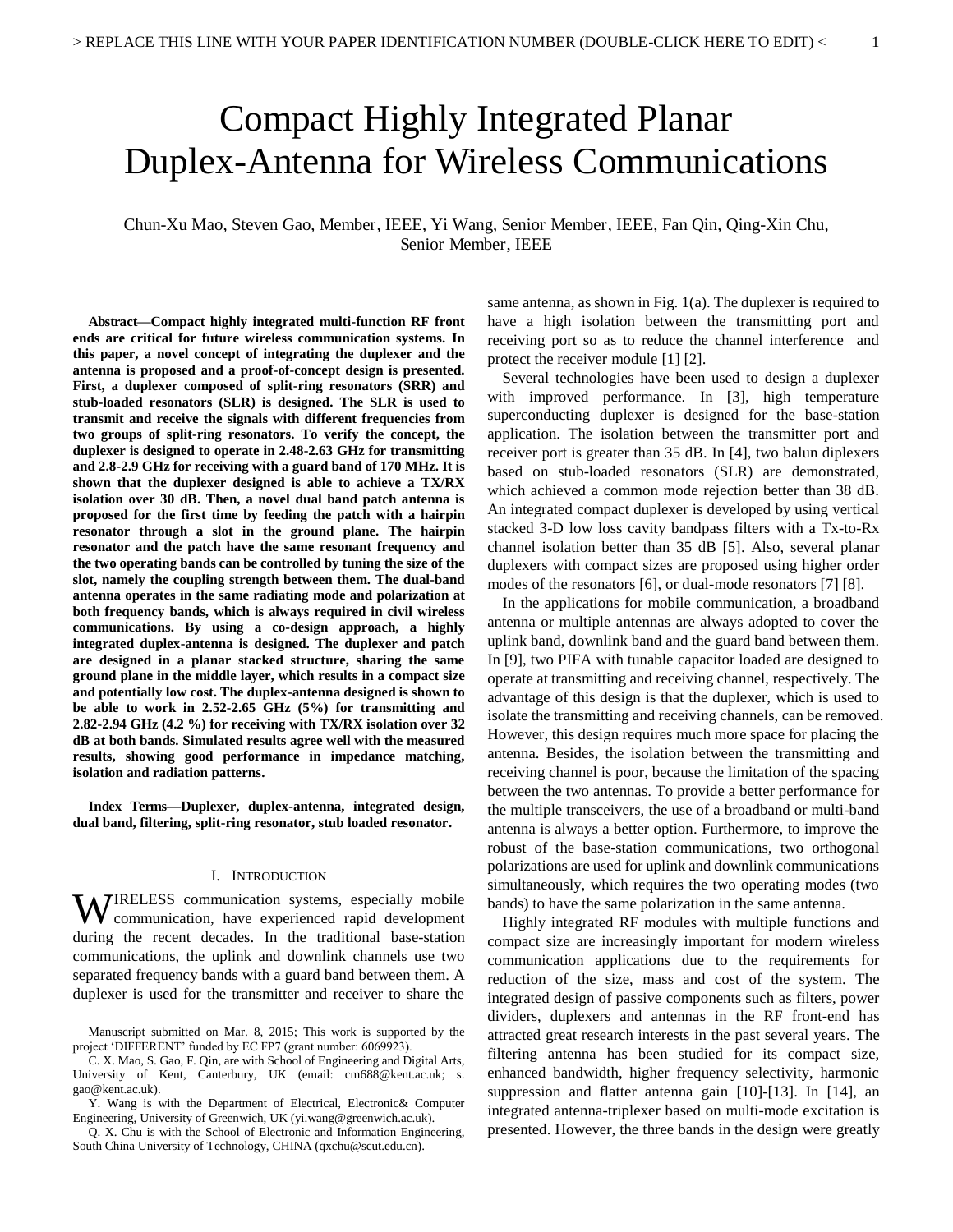frequency separated and the polarizations of the three ports are different. In addition, the design is lack of sufficient studies about the applications with closely located frequency bands and the isolation realization between them.

In this paper, a planar highly integrated design of duplexantenna is presented for the first time for the potential applications of mobile base station communications. To achieve this goal, a duplexer and a dual-band patch antenna are designed simultaneously. The duplexer is designed based on the single mode split-ring resonator (SRR) and dual modes stub-loaded resonator (SLR). The two sets of SRR operate at uplink and downlink frequencies and the SLR is used to converge the two channels and connect to the antenna. To realize the transmitting and receiving in one antenna simultaneously, a novel dual-band patch antenna with same polarization is also designed. The antenna is composed of a patch and a hairpin resonator with the same resonant frequency. The dual band is achieved by separating the two resonant modes of the resonator-patch system through mutual coupling between the hairpin resonator and patch. Finally, the duplex-antenna is achieved by combining the duplexer and dual band antenna and removing the ports and 50  $\Omega$  interfaces between them. The simulated and measured results agree well, demonstrating that this highly integrated compact duplexantenna has good performance and is suitable for the potential applications of wireless communications.

This paper is organized as follows. Section II, describes the integrated device structure and the design method. Section III presents a planar duplexer based on the SRR and SLR. Section IV presents a novel integrated dual band patch antenna with consistent polarization. Section V integrates the duplexer and dual band antenna to a duplex-antenna. Section VI presents the measured results followed by conclusion in Section VII.

#### II. SYSTEM DESCRIPTION AND DESIGN METHOD

Fig. 1(a) shows the block diagrams of the conventional front-end module of a traditional wireless communication system. The system is composed of receive port, transmit port, duplexer and a antenna. Due to the receiver and transmitter modules works simultaneously in a system, duplexer is a necessary component to isolate the transmitting channel from the receiving channel for reducing the interference and protect the receiver from the high-power transmitting signals. Usually, a single broadband antenna is demanded to cover the uplink and downlink frequency band. Sometimes, multi-band antenna or multiple antennas are also used for transmitting/receiving. The antenna and the duplexer are designed separately and connected through 50  $\Omega$  interfaces, which lead to a large footprint of the cascade duplexer and antenna.

To reduce the volume of the RF front-end and meet the requirements for low cost and multifunction in the modern applications, an integrated front-end module is proposed in this paper, as shown in Fig. 1 (b). In this module, duplexer and

antenna are integrated into a single module called "duplex-antenna", which combines the functions of a duplexer, filters and an antenna. As a result, the volume and cost could be



Fig. 1 The block diagrams of a RF front end: (a) Traditional, (b) With an integrated duplex-antenna



Fig. 2 The block diagram and realization of the integrated duplex-antenna through coupled resonators without transmission-line interfaces

reduced greatly. The duplex-antenna has two ports, one for transmitting and the other for receiving.

An unique feature of this design is that the duplexer antenna is formed exclusively of coupled resonators without the use of separate modules of duplexers and antennas together with the inter-connection cables and matching networks between them. This effectively provides a multi-pole filtering network with all the resonators and the resonant radiation element contributing to the bandwidth and frequency selectivity.

In order to realize the duplex-antenna, a design method based on resonators and dual band antenna is proposed, as described in Fig. 2. The duplexing function is realized by adopting two sets of single mode resonators as channel filters and a dual-mode resonator at the junction between the channel filters and the antenna. The first set of resonators (namely resonator 1, 2) resonate at a frequency of  $f_1$ , whereas the second set (namely resonator 3, 4) with the resonant frequency of  $f_2$ . The junction resonator exhibits dual modes at  $f_1$  and  $f_2$ . The isolation between the transmit port and receive port is determined by the path of resonators as shown in Fig. 2. The isolation can be further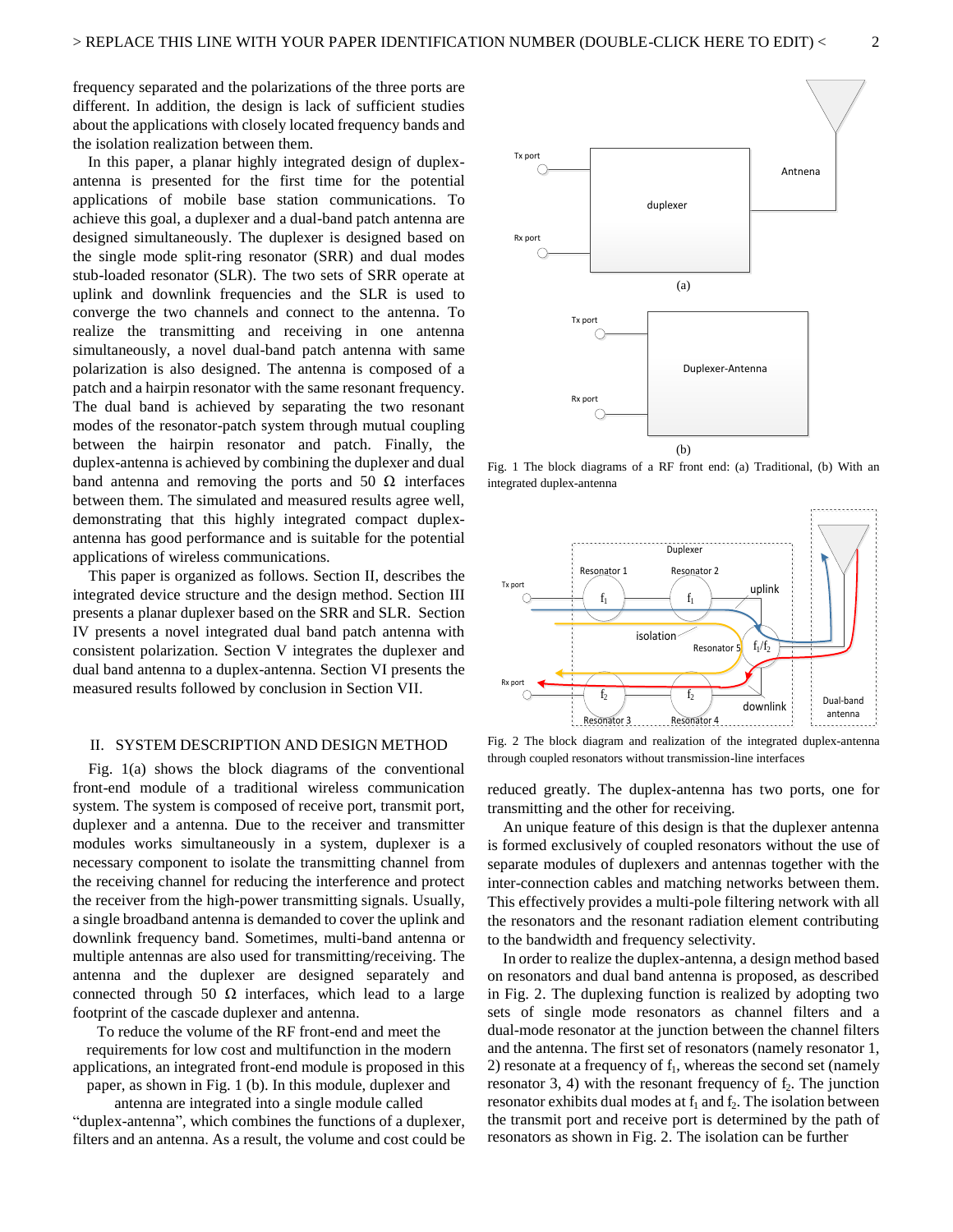

Fig. 3 The configuration of the all-resonator based duplexer with a dual-band SLR resonant junction

| TABLE I                                  |                |                |      |     |       |                |     |
|------------------------------------------|----------------|----------------|------|-----|-------|----------------|-----|
| PARAMETERS OF THE ANTENNA PROPOSED: (MM) |                |                |      |     |       |                |     |
| L1                                       | L <sub>2</sub> | L <sub>3</sub> | I A  | L5  | Lб    | L.7            | L8  |
| 10                                       | 3.5            | 11.4           | 9.4  | 10  | 3     | 10             | 8.4 |
| W1                                       | W <sub>2</sub> | Patch L        | S L  | S W | H1    | H <sub>2</sub> |     |
| 4                                        | 6              | 26.6           | 13.5 |     | 0.813 | 2.34           |     |

improved when more resonators are used in the uplink and downlink routes. There are other ways to improve the isolation such as introducing transmission zeros, which will be investigated in the future work.

#### III. PLANAR DUPLEXER DESIGN

Fig. 3 shows the configuration of the proposed duplexer, which is composed of two groups of split ring resonators and a T-shaped-stub loaded resonator. The T-shaped stub is used for reducing the length of the stub. The two split ring resonators adjacent to the port 1 resonate at the lower frequency  $f_1$ , whereas the two split ring resonators adjacent to the port 2 resonate at the higher frequency  $f_2$ . The split ring resonator is a half wavelength resonator, whereas the resonant frequencies of the T-shaped stub loaded resonator can be analyzed using oddand even-mode method [15]. The SLR offers more degrees of freedom in tuning its two resonant frequencies so as to match with the two groups of split ring resonators as well as with port 3. The duplexer is printed on the Rogers 4003 substrate with dielectric loss tangent of 0.0027. All the designs and simulations process in this work were performed using HFSS 15.

Since the duplexer is an intermediate design towards the duplex-antenna, it was not fully optimized. Fig.4 show the simulated S-parameters of the duplexer. It is observed that the duplexer has a passband of 2.48-2.63 GHz from port 1 to port 3 and a passband of 2.8-2.9 GHz from port 2 to port 3. The



Fig. 4 The simulated S parameters of the duplexer

inserted loss in the passband is about 2 dB, which is mainly caused by the impedance matching performance. The isolations between the port 1 and port 2 in the two bands are over 32 dB and 35 dB, respectively. The geometry parameters of the duplexer is listed in Table I.

#### IV. DUAL BAND PATCH ANTENNA DESIGN

In order to realize a duplex-antenna, a broadband or a multiband antenna is usually required to match with the duplexer. Dual band or multiband antennas are usually designed by utilizing the multiple-patch or splitting slits in the patch [16]-[19]. However, the radiating direction and polarization purity in these designs cannot be guaranteed. In this paper, we propose a novel method to design a closely adjacent dual band patch antenna with the consistent polarization and radiating direction. Fig. 5 (a) shows the configuration of the dual band patch antenna. The patch is printed on the top layer of the upper board. A hairpin resonator and the feeding line are printed on the bottom layer of the lower board. The patch and the resonator share the same ground plane in the middle layer, which makes the design more compact and easy for integration.

The patch and the hairpin are synchronously tuned and coupled with each other through a slot in the ground plane. To better illustrate the realization of dual-band characteristics, the schematic diagram of hairpin-patch antenna sub-system is presented in Fig. 5 (b). In this schematic, the hairpin resonator is equaled as a lumped shunt LC resonator, while the patch is equaled as a lumped shunt RLC resonator and R represents the radiating impedance of the patch. In order to realize the dual band characteristics, the two resonators should be tuned to the same resonant frequency. In this sense, the hairpin-patch effectively form a second order resonant circuit, which generates two resonant frequencies.

Fig. 6 shows the simulated imaginary part and real part of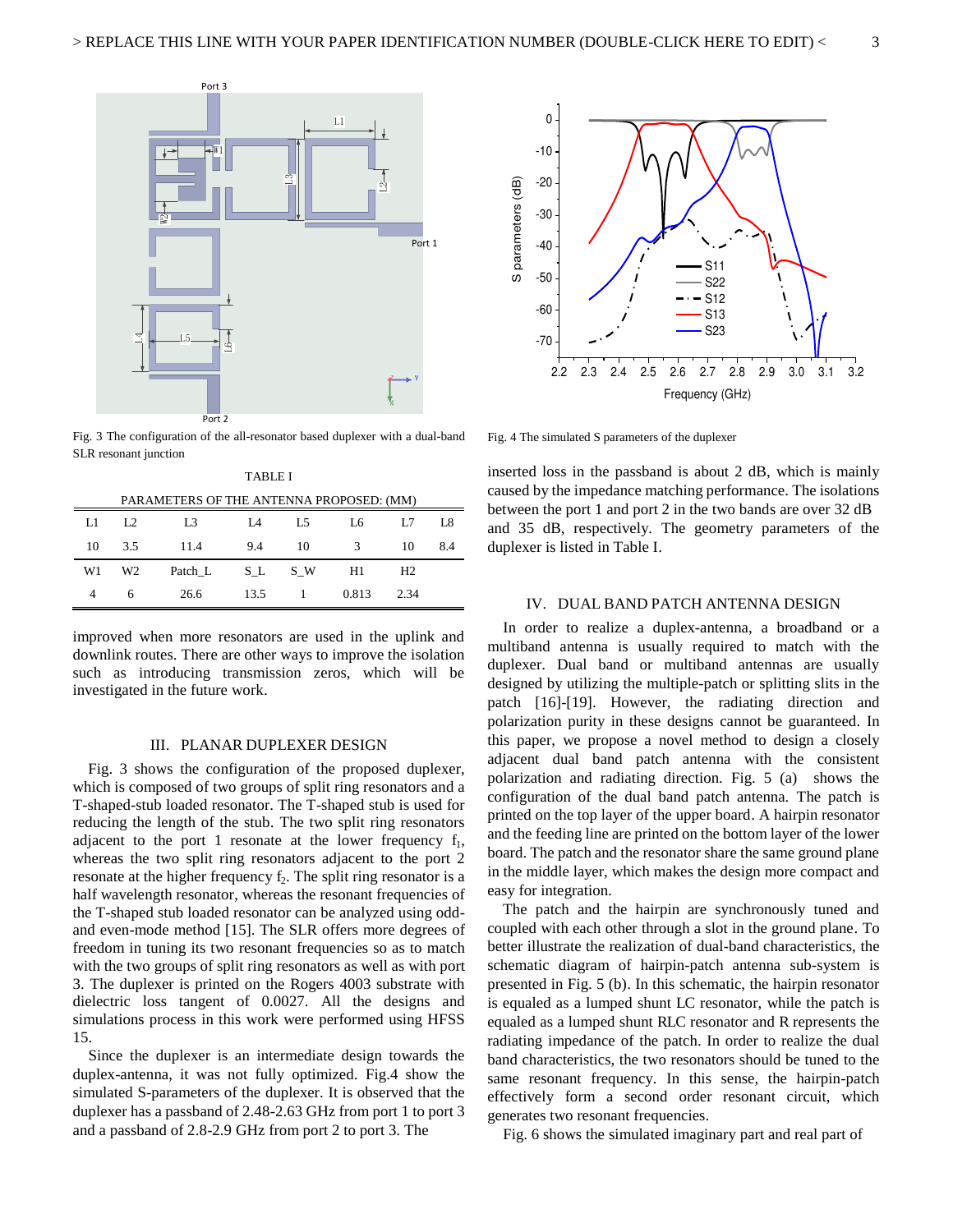

Fig. 5 The dual band patch antenna: (a) configuration, (b) schematic diagram of hairpin-patch sub-system

input impedance of the dual band hairpin-patch antenna and a traditional patch antenna. It is observed from gray curves that the traditional patch has only one resonant frequency  $f_0$  at around 2.7 GHz. However, when the patch is fed by a hairpin resonator, two resonant frequencies  $f_1$  and  $f_2$  are generated at 2.6 and 2.84 GHz, respectively (dark curves). As a result, dual band characteristics of the antenna can be achieved. Compared with the traditional patch, one more operating band can be produced without changing the antenna architecture.

Due to the middle part (maximum magnetic field) of the hairpin resonator is used for coupling in this design, the magnetic coupling way is in dominant [20]. When the hairpin resonator and patch over-coupled by increasing the dimension of the slot, the two resonant modes will separate accordingly. Fig. 7 shows the simulated  $S_{11}$  vary with different lengths of the coupling slot. It is observed that the spacing between the two resonant frequencies increases when the length of the slot increases from 14 mm to 16 mm. It is also noticed but not shown here that the width of the slot has a similarly effect as the length. A wider slot will increase the separation between the two resonant frequencies.

The current distributions of the dual band patch antenna at 2.6 and 2.84 GHz are displayed in Fig. 8. It is observed that the patch operates in the base radiating mode at two resonant



Fig. 6 The simulated input impedance of the hairpin-patch antenna and the traditional patch



Fig. 7 The variation of simulated  $S_{11}$  with different lengths of the slot



Fig. 8 The simulated current distribution: (a) 2.6 GHz, (b) 2.84 GHz

frequencies. The current is distributed along X-axis with the maximum current at the middle part of the patch. The current distribution determines that the antenna has a similar radiation and same polarization characteristics when operates in uplink and downlink bands.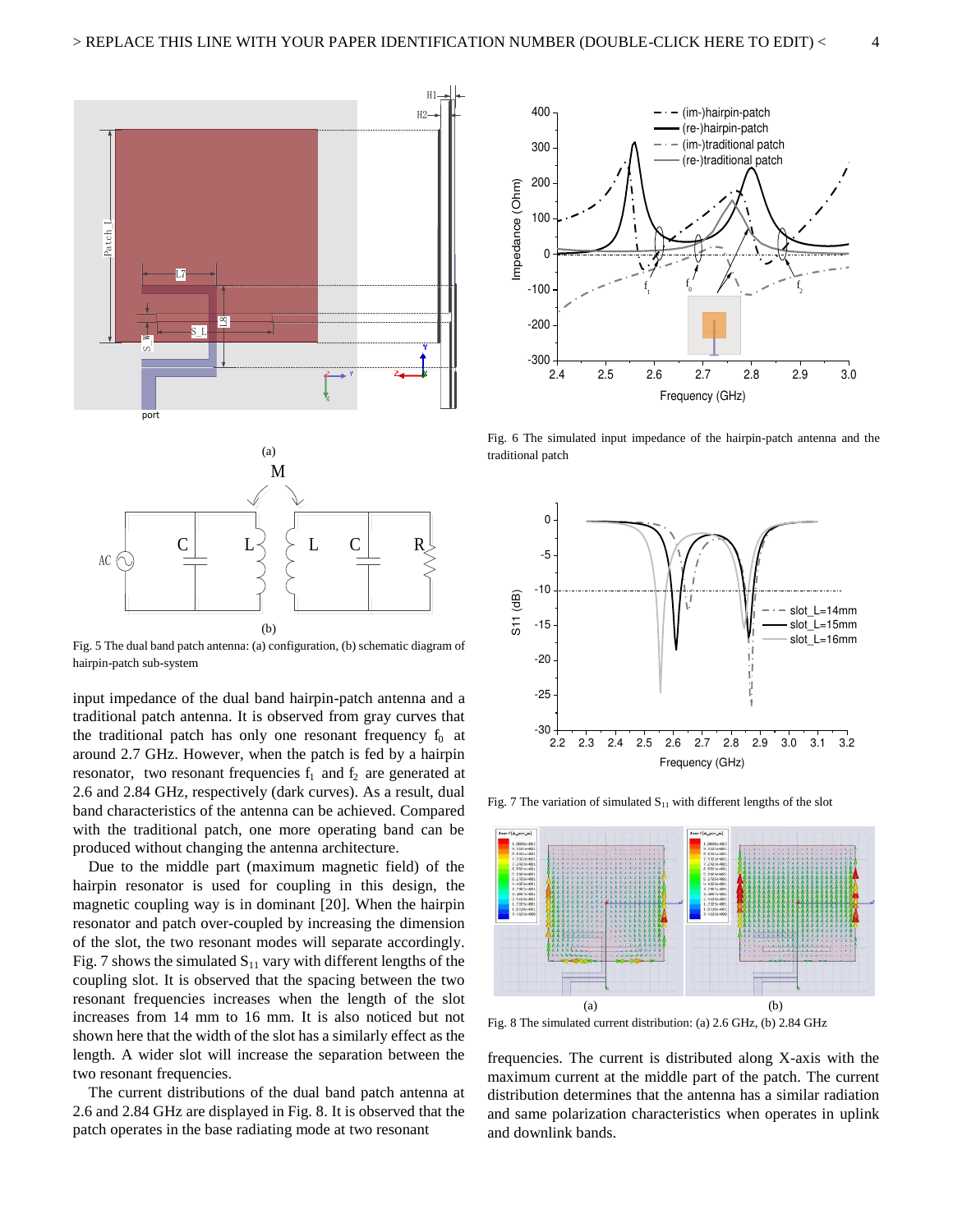

Fig. 9 The configuration of the integrated duplex-antenna



Fig. 10 The prototype of the integrated duplex-antenna: (a) top layer, (b) bottom layer

#### V. INTEGRATED DUPLEX-ANTENNA DESIGN

Fig. 9 shows the configuration of the duplex-antenna proposed. It is an integration through electromagnetically coupling between the duplexer and the dual band patch antenna. The input ports of the antenna and the duplexer, the transmission lines as well as the matching circuit between them are removed, which result in a compact size. The whole duplex-antenna is composed of a network of seven coupled resonators including the resonant patch antenna and the dual mode SLR. This forms an eight-pole filtering network. In each channel, multiple poles can be realized, which is confirmed by the simulation and measurement results in Fig. 11.

In this integrated design, the stub-loaded resonator plays a very important role. It not only combines the transmitting and receiving channels together, but also couples to the hairpin-patch antenna. We choose the uplink and downlink frequencies of 2.5 and 2.86 GHz as a demonstrator for potential wireless communication applications. It should be noted that the operating frequencies can be tuned according to the requirements of applications. Fig. 10 shows the photograph of the top and bottom layer of the integrated duplex-antenna.



Fig. 11 The simulated and measured reflection coefficient of the duplex-antenna



Fig. 12 The simulated and measured  $S_{12}$  of the duplex-antenna

#### VI. RESULTS AND DISCUSSION

The simulated and the measured S parameters are displayed in Fig. 11. It is observed that measured results agree well with the simulated ones, showing a uplink operating band from 2.52 to 2.65 GHz (FBW =5%) and a downlink band from 2.8 to 2.92 GHz (FBW=4.2%), respectively. It is also observed that there are multiple reflection zeros in the both of the two bands, which are introduced by the third-order resonators and the patch antenna. Compared with the two bands of the antenna in Fig. 7, the bandwidths are greatly improved from about 1.2% to over 4%. The improvement in bandwidth is also attributed to the integrated design of the antenna and the duplexer. The difference between the simulated and measured results is attributed to the fabrication and measurement error. Furthermore, the duplex-antenna exhibits a good filtering performance with a rapid transit from out-of-band to in-band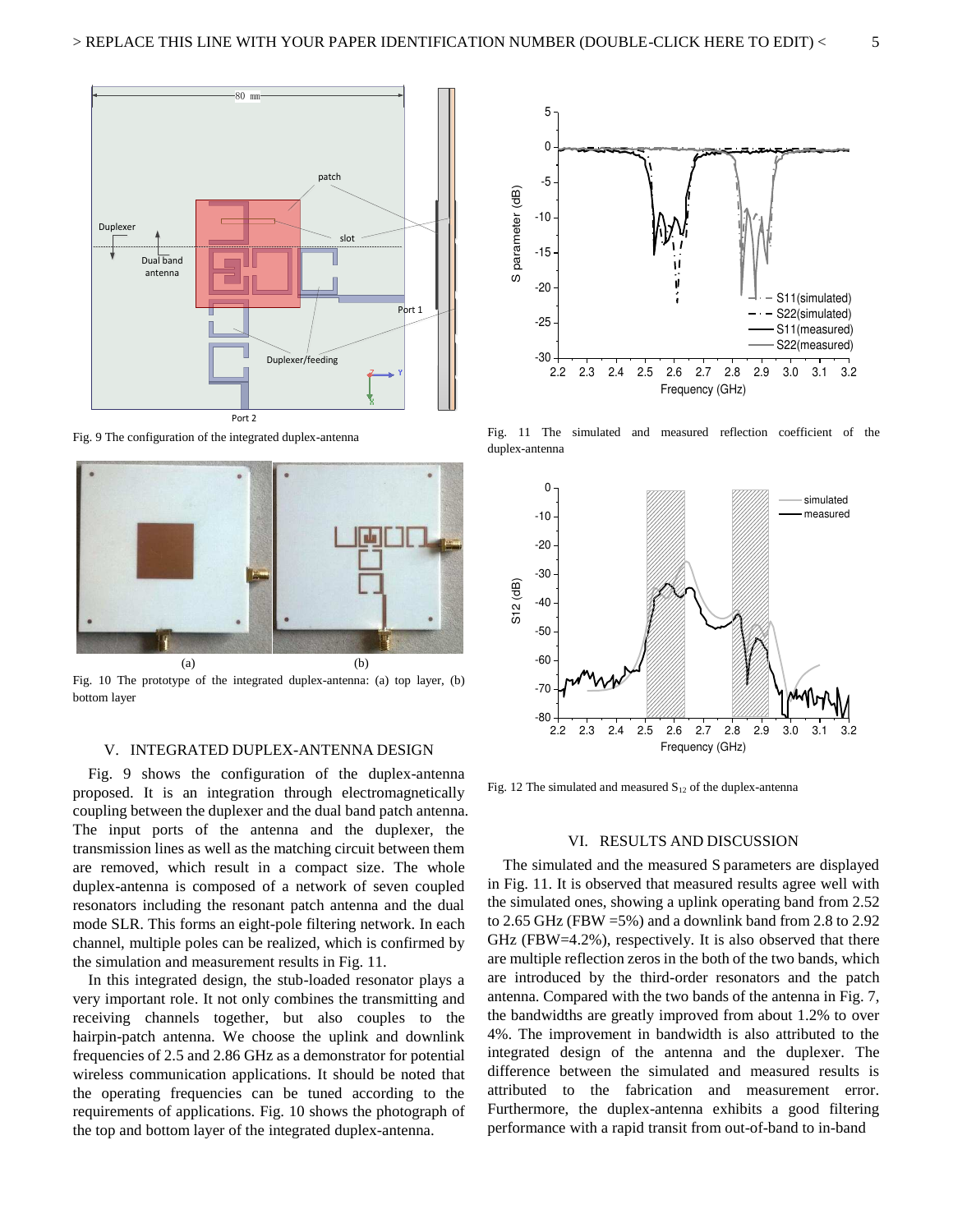





(b)

Fig. 13 The normalized radiation patterns at 2.6 GHz when port 1 is excited: (a)  $\varphi=0$  deg, (b)  $\varphi=90$  deg

and guard band between the two bands.

The simulated and measured inter-channel isolation  $S_{12}$  of the duplex-antenna are presented in Fig. 12. The measured results agree well with the simulated one, showing a good isolation of over 32 dB in the uplink frequency band (2.52 to 2.64 GHz) and over 42 dB in the downlink frequency band (2.8 to 2.93 GHz). To further improve the isolation between the two ports, higher order filters or cross coupling could be used in the design.

Fig. 13 shows the normalized simulated and measured radiation patterns in two orthogonal planes at 2.6 GHz when port 1 is excited and the port 2 is terminated with a 50  $\Omega$  load. The measured results agree well with the simulated ones. The duplex-antenna exhibits a maximum radiation in the board side direction with a polarization in X-axis direction. The measured results show that the cross polarization discrimination (XPD) is over 20 and 25 dB in the two orthogonal planes, respectively.





(a)

(b)

Fig. 14 The radiation patterns at 2.84 GHz when port 2 is excited: (a)  $\varphi=0$  deg, (b)  $\varphi=90$  deg

Fig. 14 shows the normalized simulated and measured radiation patterns in two orthogonal planes at 2.84 GHz when port 2 is excited. The radiation patterns also exhibit a maximum radiation in positive Z axis direction and the main polarization in X-axis direction. The measured cross polarization discrimination is over 30 dB and 28 dB in  $\varphi=0$  deg and  $\varphi=90$ deg planes, respectively.

The simulated and measured antenna gains are shown in Fig. 15. It is observed that the duplex-antenna has a flat antenna gain about 5 dBi from 2.52 to 2.64 GHz (uplink) when port 1 is excited, which sharply decreases to below -20 dBi out of the band. In the band for downlink, the antenna gain is suppressed below -22 dBi. When port 2 is excited (downlink), the antenna has a stable gains about 4.5 dBi from 2.82 to 2.93 GHz. In the band of uplink, the antenna gains is suppressed below -19 dBi. The curves of antenna gain reveal that a very good isolation is achieved between the uplink channel and downlink channels.